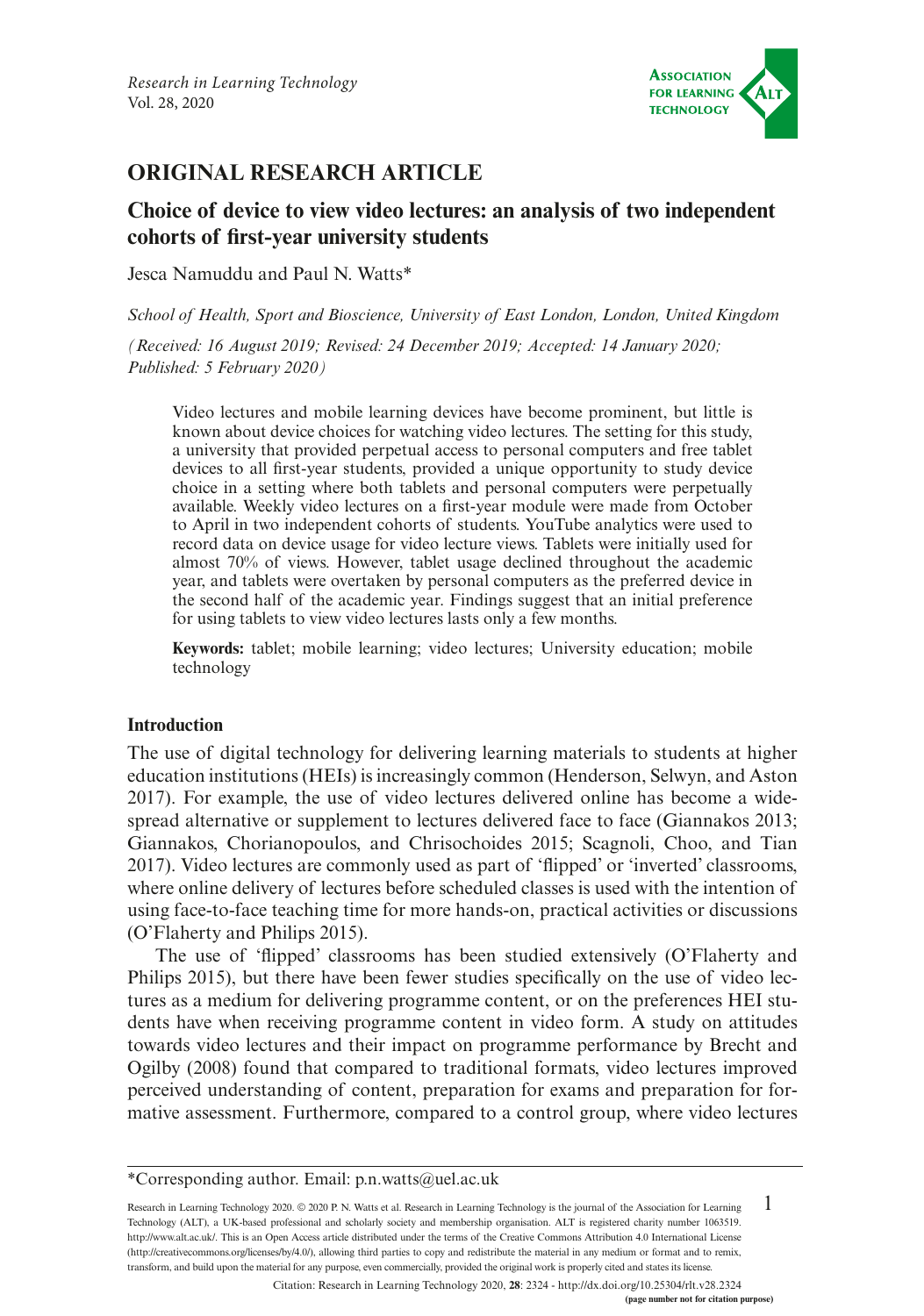were not available, Brecht and Ogilby (2008) found that pass rates were signifcantly improved for students who had access to video lectures. Giannakos, Jaccheri, and Krogstie (2016) found that video lectures can enhance the perceived value of teaching and learning, particularly at advanced levels. However, the author's fndings also suggested that video lectures should be incorporated into HEI programmes during the frst year of study to engage students with the positive use of video lectures as early as possible. Kennedy *et al*. (2008) also found that frst-year students are more likely to engage with digital technology to receive programme materials, but when introduced to technology beyond those frequently used by students (e.g. personal computers, mobile phones and email), there was a greater variation in usage.

Robinson and Stubberud (2012) suggest that modern university students have become used to accessing material in almost any place at any given time. Moreover, there is evidence to suggest that both learners and educators at HEIs now expect programme materials to be delivered through digital technologies, including video lectures, and that this mode of delivery has many benefts to modern students who are advanced in multitasking and perceive mobile devices virtually as an extension of themselves (Robinson and Stubbed 2011; Vogt *et al*. 2010). However, there is also evidence from several studies to show that when receiving lecture content in digital form (in this case podcasts), students prefer to access online lectures through personal computers, rather than through mobile devices such as mobile phones or tablets (Anderson 2011; O'Bannon *et al*. 2011; Walls *et al*. 2010).

Tablets and mobile phones are alternatives to personal computers for accessing learning materials (Fabian and Maclean 2014; Kinash, Brand, and Mathew 2012). However, there has been very little research on the devices HEI students prefer to use for accessing materials, including video lectures (Byrne-Davis *et al*. 2015). Kinash, Brand, and Mathew (2012) found that most students had no strong preferences when asked if they preferred to access a virtual learning environment using a tablet or personal computer. Furthermore, most students responded neutrally when asked if tablet-based learning had improved learning or motivation to learn when compared to learning using personal computers.

Personal access to mobile learning devices, such as tablets – and the associated costs to HEI students – is an important consideration when researching students' preferences and choices for accessing video lectures. The widespread use of video lectures and requirements for students to access materials online may disadvantage students who do not have access to devices such as tablets, laptops or personal computers when not on campus. Some universities in the United Kingdom and the United States have used 'free' tablet devices for HEI students as a method of ensuring students have mobile access to programme materials at all times, with the intention of creating a 'level playing feld' for students accessing learning materials online (Coughlan 2014).

Previous studies that have examined student's device preferences and choices have often used qualitative methods or relied on self-reports, rather than objective measures of device usage. However, a small number of studies have reported objectively measured device use. Delaviz and Ramsay (2018) use collected objective data on device preference for short instructional videos at a Canadian HEI. The authors reported that in three consecutive years (2016 to 2018), approximately 95% of these videos were viewed using personal computers. Tablets were used for only around 3% of views each year. Gafni and Filin (2015) collected objective data on device use for viewing video lectures through an online learning platform at 15 institutions across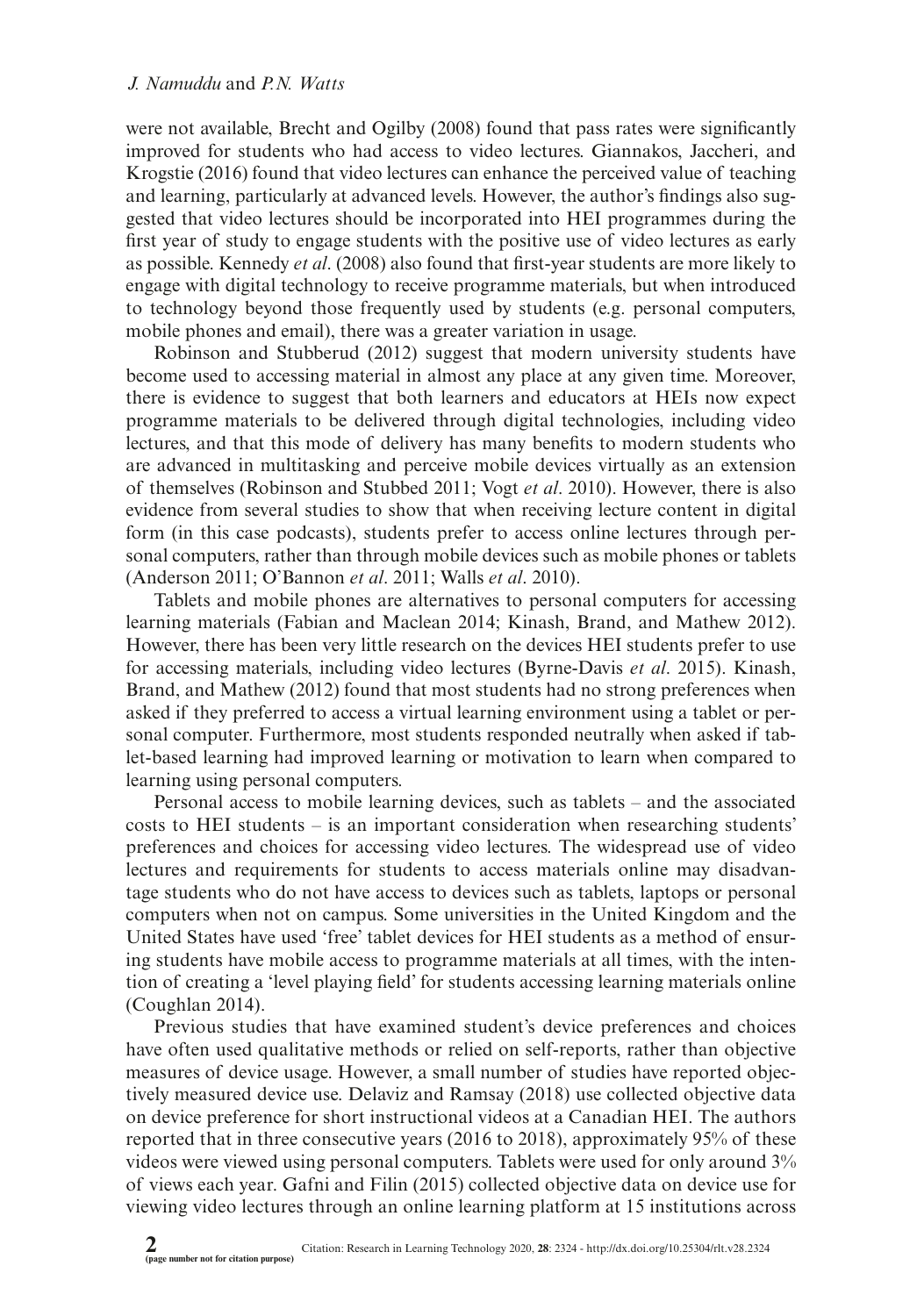three countries (United States, United Kingdom and Australia). Similarly, personal computers were used for the majority of video views (88% in the United Kingdom). Overall use of tablets to view videos was lower in the United Kingdom (5%) than in the United States  $(11\%)$  and Australia  $(12\%)$ . The authors also reported that the proportion of videos that were watched to completion was slightly higher for personal computers than for tablets or mobile phones. Gafni and Geri (2015) studied device use to view online videos at an HEI in Israel and found that tablet use increased from just 1.6% at the beginning of the course to 3.3% at the end of the course.

Herala *et al*. (2017) reported similar levels of tablet use for online video lecture views at a HEI in Finland, fnding that only 5% of video views were made using tablets. The study also reported no difference in average viewing time when views were made on personal computers, mobile phones or tablets. Miner and Stefaniak (2018) conducted a survey of device preference for viewing video lectures at a large mid-Atlantic HEI in the United States. Self-reported data from 37 students suggested that 76% of students would choose to use a laptop or desktop personal computer to view video lectures as their primary device. Eleven per cent of respondents reported that they would choose tablets as the primary device for viewing video lectures. A study at the Norwegian University of Science and Technology found that only 1 out of 40 students surveyed used a tablet to view video lectures (Giannakos, Jaccheri, and Krogstie 2016).

A limitation of previous studies has been that device choice has been examined when not all students have open access to both mobile devices (i.e. tablets) and personal computers. Therefore, these studies may be susceptible to confounding by demographic and socio-economic factors related to device access. The setting for this study is an HEI that provided a 'free' personal tablet device to all level 4 students and 24-h, 7- day a week access to desktop and/or laptop personal computers on campus. This setting provides a unique opportunity to investigate device choice for viewing video lectures without bias from factors infuencing access to devices.

The aim of this study is to address the following research questions: (1) What is the preferred device to view video lectures for level 4 HEI students who have access to both tablets and personal computers? (2) Does choice of device use change throughout the academic year? (3) Does viewing behaviour, such as the duration of views and the proportion of each video viewed, vary by device choice?

#### **Materials and methods**

#### *Setting and population*

The setting for this study was an HEI in London, United Kingdom, at which all level 4 (frst-year undergraduate) students were provided with a new tablet device (which is theirs to keep) at induction and had 24-h a day/7-day a week access to computers through the university computer centres and library. The population for this study is two separate cohorts of students registered on a level 4 'Introduction to research methods' module on which weekly video lectures were used to supplement in-class activities. This 30 credit module ran over 24 weeks for 106 students from the beginning of October to mid-May in 2016–2017 and for 71 students from the beginning of October to the end of April in 2017–18. There were weeks with no videos or in-class activities during the Christmas, New year and Easter periods.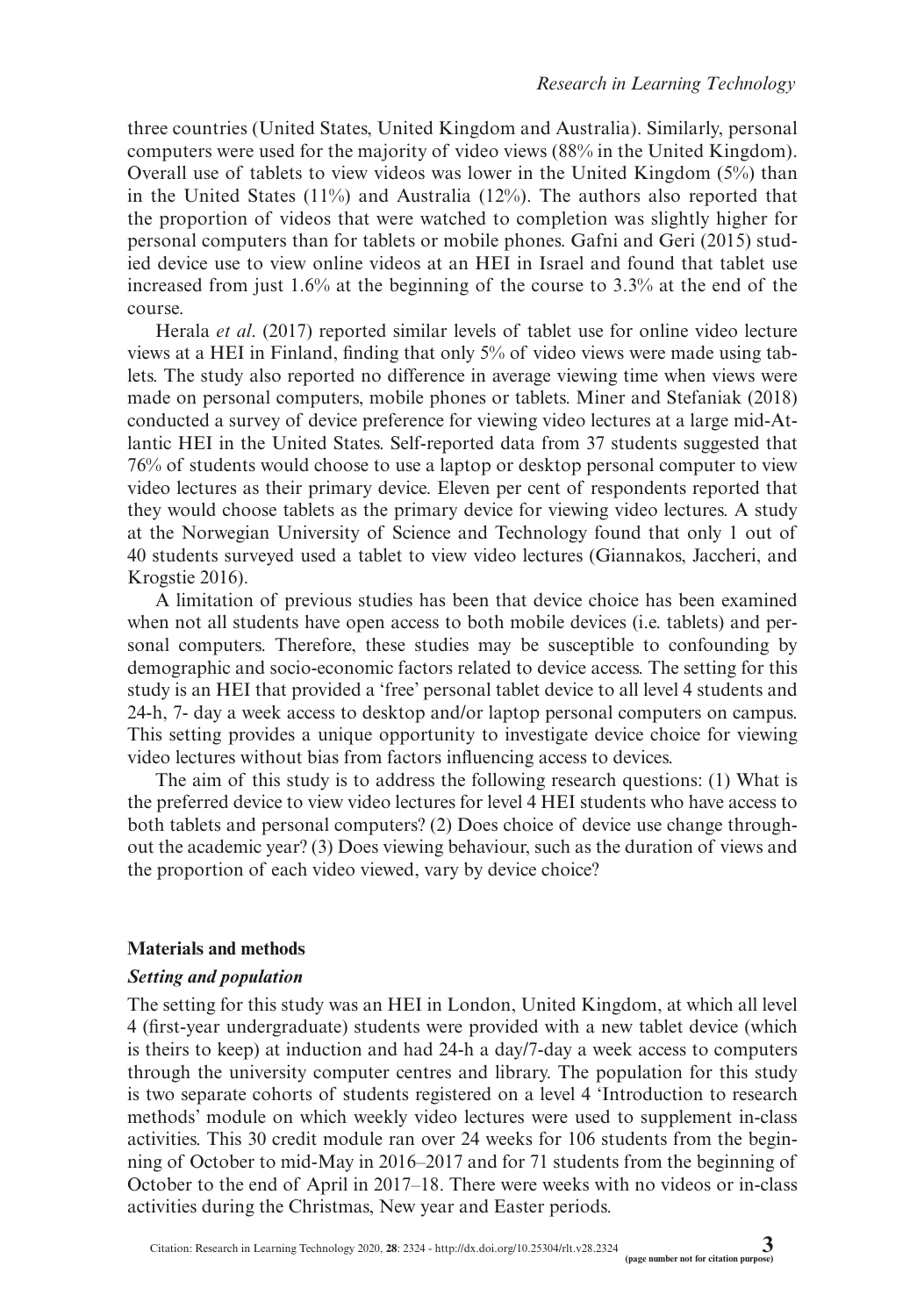### *J. Namuddu* and *P.N. Watts*

## *Video lectures*

A total of 21 video lectures were made available to students throughout the academic year. Videos were made available week by week as the content was covered on the module. For example, a video on an introductory topic at the beginning of term would be available from October to May, and a video on a topic covered later in the term would be available only from March to May. The video content covered key introductory topics on research methods for health-related programmes of study such as introduction to study designs, approaches to sampling, data collection and data analysis. The mean video duration was 28 min (range 15 to 46 min). The same videos were made available to each cohort at approximately the same time during the academic year.

### *Data collection*

Video lectures were made available by providing links to 'unlisted' YouTube videos through a virtual learning environment. 'Unlisted' videos cannot be accessed by searches on YouTube and are only available to those who have been provided with a direct link. YouTube Analytics API (Google 2018) is a tool provided for free by Google to anyone with a YouTube account. The tool enables users who have uploaded videos to access detailed statistics on the frequency of video views, and data on the average length and proportion of views for individual videos or groups of videos. Data are also available on the type of device used to view videos. This was the main outcome of interest in this study. For all videos made available to students on this module, YouTube Analytics was used to access data on the type of device used to view all video lectures (tablet, personal computer, mobile phone or television). In addition, for each device type, data were accessed on: total views, average views per video (and range), total view time, average view duration and average proportion of the video viewed.

## *Data analysis*

Data from all 21 video lectures made available throughout the academic year were combined, and data were extracted on the total number of views per month and the device used per view. Data were analysed on the two independent cohorts of students (2016–2017 and 2017–2018) by presenting the proportion of monthly views on each device. Data on views per video, viewing time, duration and the proportion of videos viewed were summarised by device type.

## *Ethical approval*

Ethical approval was not required for this study as no personal data was collected from individual students. Data on device usage is collected under YouTube's terms of use.

## **Results**

The 2016–2017 and 2017–1718 cohorts consisted of 106 students and 71 students, respectively. The 2016–2017 cohort viewed video lectures a total of 2813 times during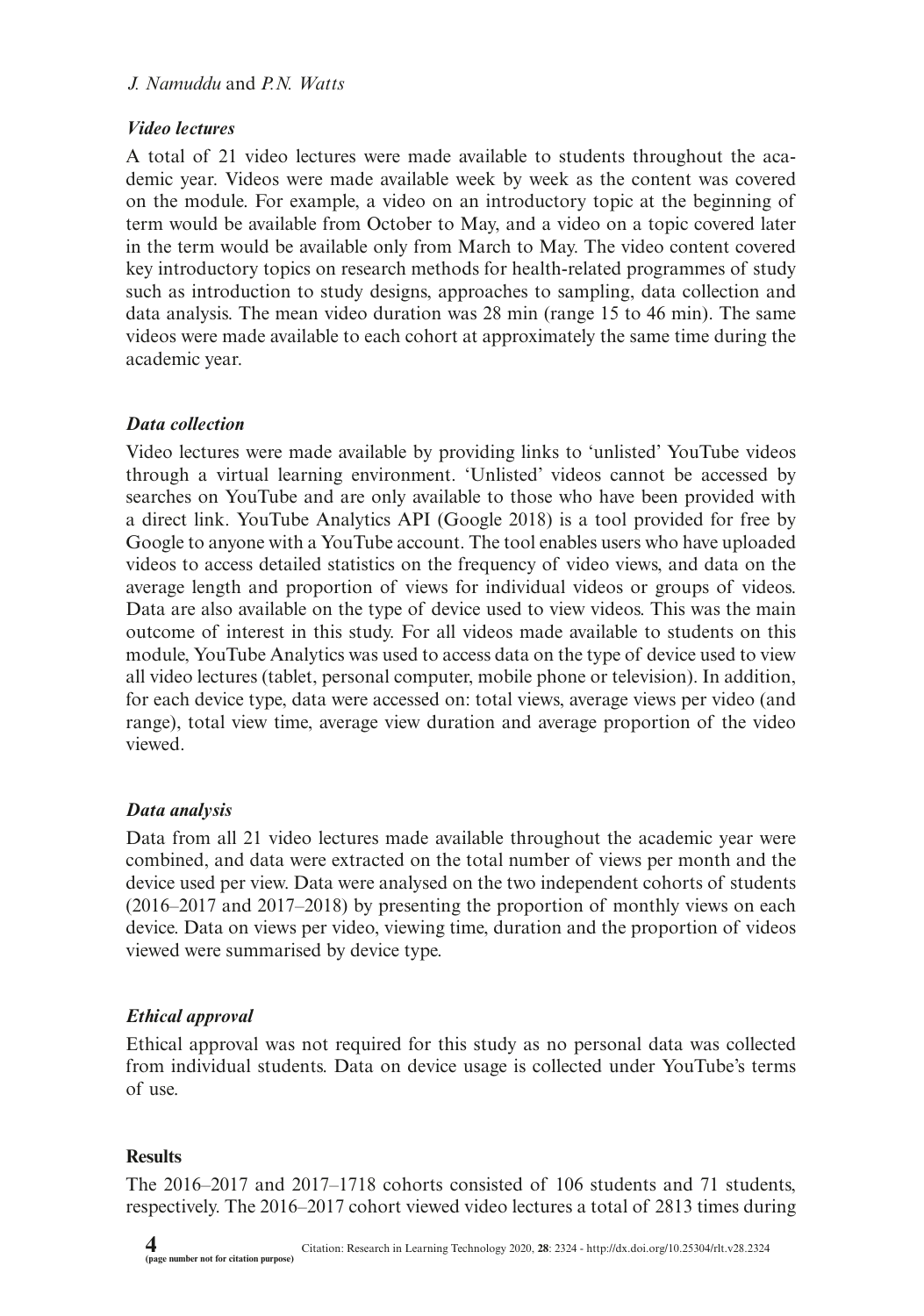|                    | 2016–2017 Cohort | 2017–2018 Cohort |
|--------------------|------------------|------------------|
| Number of students | 106              | 71               |
| Gender             |                  |                  |
| Male               | $8(7.5\%)$       | $9(12.7\%)$      |
| Female             | 98 (92.5%)       | $62(87.3\%)$     |
| Age groups         |                  |                  |
| Under 21           | $39(36.8\%)$     | $17(23.9\%)$     |
| $21 - 24$          | 19 $(17.8\%)$    | $11(15.5\%)$     |
| $25 - 29$          | $5(4.6\%)$       | $5(7.0\%)$       |
| $30 - 34$          | $14(13.4\%)$     | $6(8.5\%)$       |
| Over 35            | $29(27.4\%)$     | $32(45.1\%)$     |
| Ethnicity          |                  |                  |
| Asian              | $12(11.3\%)$     | $3(4.2\%)$       |
| <b>Black</b>       | 79 (74.5%)       | $62(87.4\%)$     |
| Mixed race         | $8(7.5\%)$       | $2(2.8\%)$       |
| Other              | $1(1.0\%)$       | $0(0\%)$         |
| White              | $6(5.7\%)$       | $4(5.6\%)$       |

Table 1. Demographic characteristics of students in 2016–17 and 2017–18 cohorts.

the academic year (total view time was 27 179 min). For the 2017–18 cohort, there was a total of 1809 views (total view time was 19 461 min). Data on the demographic characteristics of viewers were not available. However, university-held data on the student cohorts (see Table 1) showed high proportions of students over 35 years old (2016–17: 27%; 2017–18: 45%); female students (2016–17: 92%; 2017–18: 87%); and black, Asian and other non-white minority ethnic (BAME) students (94% for both cohorts).

The largest proportion of total views were made using personal computers (2016– 2017: 53.5%; 2017–2018: 55.8%). Average views per video were also highest for personal computers in both cohorts (see Table 2). Total view time, average view duration and average proportion of the video viewed were highest for tablets (see Table 2). Figure 1 shows the monthly percentage share of views by device for both cohorts of students during the academic year. For both cohorts, tablets accounted for almost 70% of views during October, the frst month of the academic year. There was a trend of a declining share of views made using tablets throughout the academic year and a corresponding increase in the proportion of views made using personal computers. By the end of both academic years, the proportion of views on tablets was below 30%. For both cohorts, the proportion of views made using personal computers moved above the proportion made using tablets between February and March. Views using mobile phones accounted for a low proportion of views  $(≤ 12%)$  throughout both academic years, and the proportion of views made on televisions was even smaller  $(\leq 5\%)$ .

#### **Discussion**

This study has shown that at the beginning of the academic year, tablets were the preferred device to view video lectures. However, over the course of the academic year, the proportion of views using tablets declined, and personal computers overtook tablets as the predominant device around two-thirds of the way through the academic year. By the end of the academic year, less than 30% of views were made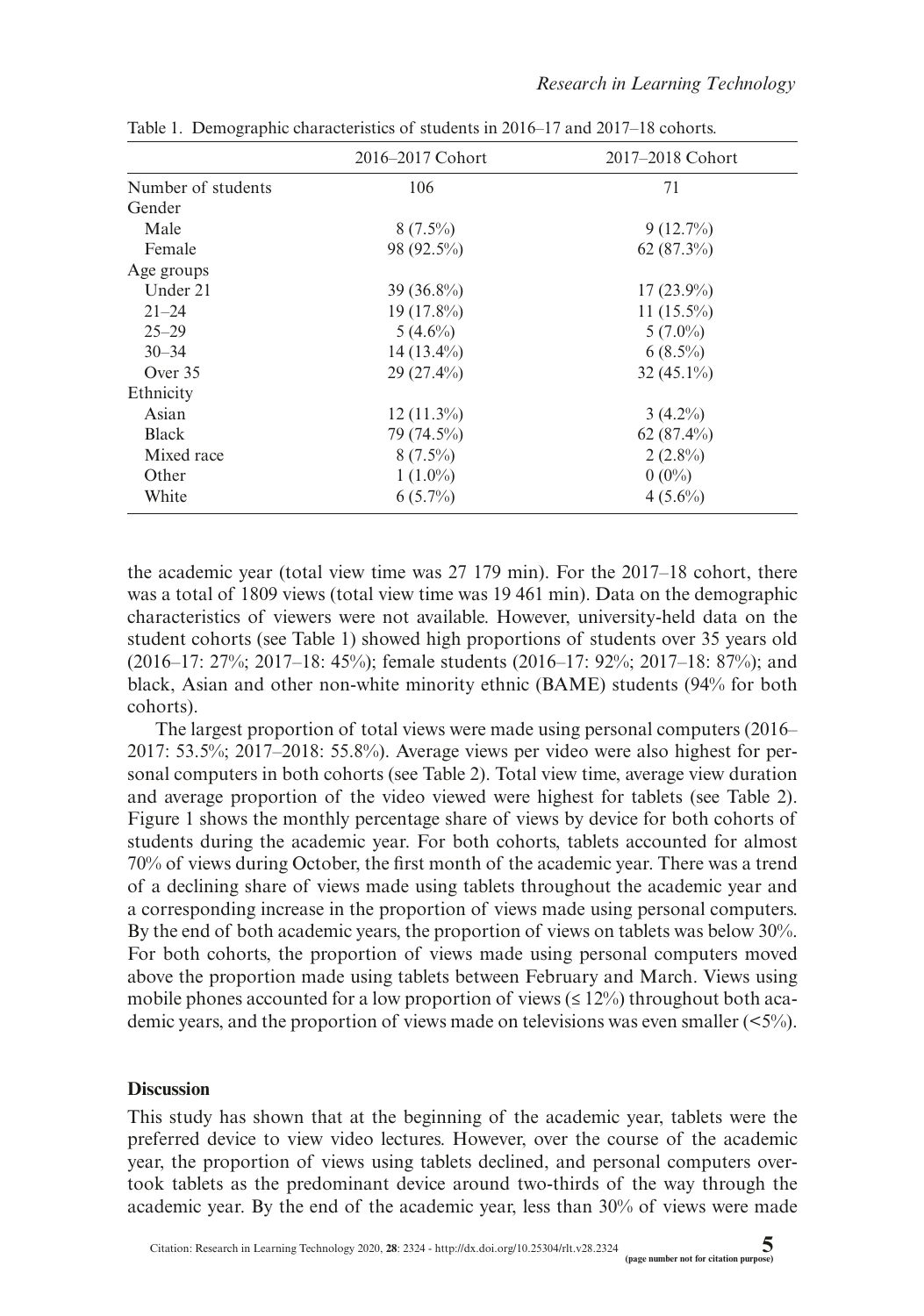# *J. Namuddu* and *P.N. Watts*

|  |  |  |  |  | Table 2. Video lecture viewing statistics for 2016–17 and 2018–19 cohorts. |  |  |  |  |  |
|--|--|--|--|--|----------------------------------------------------------------------------|--|--|--|--|--|
|--|--|--|--|--|----------------------------------------------------------------------------|--|--|--|--|--|

|                                   | 2016-2017 Cohort                       | 2017-2018 Cohort   |
|-----------------------------------|----------------------------------------|--------------------|
| Total views                       |                                        |                    |
| All devices                       | 2813 (100%)                            | $1809(100\%)$      |
| Personal computers                | $1506(53.5\%)$                         | $1009(55.8\%)$     |
| <b>Tablets</b>                    | 1145 (40.7%)                           | 693 (38.3%)        |
| Mobile phone                      | 161 $(5.7\%)$                          | 93 (5.1%)          |
| Television                        | $1 \left( \langle 0.1 \rangle \right)$ | $14(0.8\%)$        |
| Average views per video (range)   |                                        |                    |
| All devices                       | 112 (64 to 217)                        | 84 (54 to 207)     |
| Personal computers                | 64 (24 to 135)                         | 44 (21 to 125)     |
| <b>Tablets</b>                    | 44 (32 to 66)                          | 36 (32 to 66)      |
| Mobile phone                      | 3(1 to 9)                              | 2(1 to 4)          |
| Television                        | 1(0 to 3)                              | 2(0 to 5)          |
| Total view time (mins)            |                                        |                    |
| All devices                       | 27 179 (100%)                          | $19\,461\,(100\%)$ |
| Personal computers                | 8759 (32.2%)                           | 8739 (44.9%)       |
| <b>Tablets</b>                    | 17 218 (63.4%)                         | 9561 (49.1%)       |
| Mobile phone                      | $1163(4.3\%)$                          | 983 (5.1%)         |
| Television                        | 39 $(0.1\%)$                           | 178 $(0.9\%)$      |
| Average view duration (mins:secs) |                                        |                    |
| All devices                       | 9:37                                   | 10:46              |
| Personal computers                | 7:08                                   | 9:34               |
| <b>Tablets</b>                    | 11:49                                  | 11:47              |
| Mobile phone                      | 7:13                                   | 10:34              |
| Television                        | 39:08                                  | 12:42              |
| Average % viewed                  |                                        |                    |
| All devices                       | 40%                                    | 41%                |
| Personal computers                | 32%                                    | 40%                |
| <b>Tablets</b>                    | 45%                                    | 44%                |
| Mobile phone                      | 28%                                    | 37%                |
| Television                        | 96%                                    | 53%                |



Figure 1. Percentage share of device use to view video lectures during the academic year.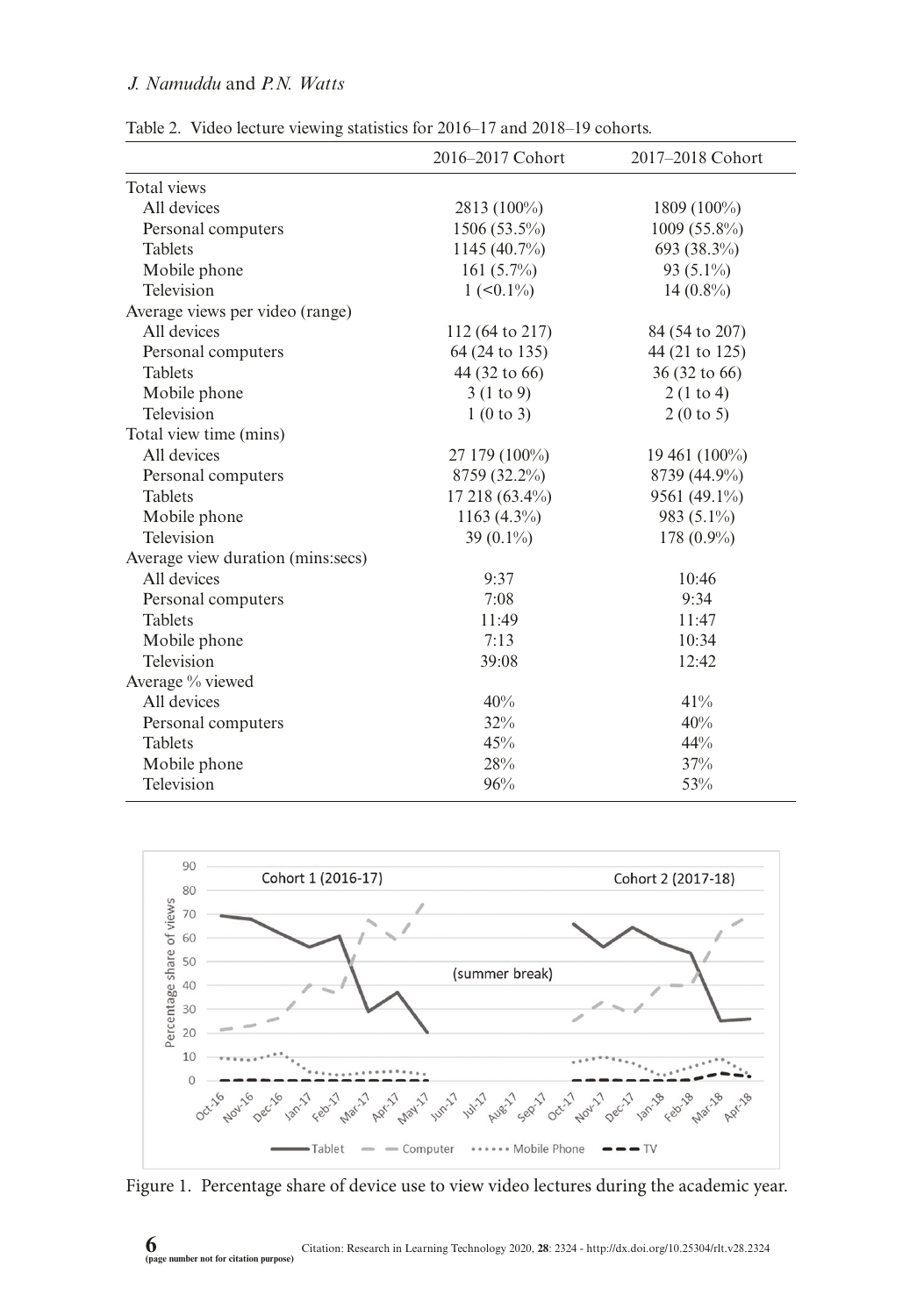using tablets. This fnding was consistent in two independent cohorts of level 4 students. Results suggest that students have an initial preference for using tablets to view video lectures, but then choose to view using personal computers later in the academic year. One explanation for these fndings is that the novelty of a new tablet device is not long-lasting, and tablets become a second choice for viewing video lectures after around 6 months. However, there are several potential alternative explanations for these fndings.

The overall proportion of views using tablets was at least 20% throughout the academic year. This is a considerably higher proportion than reported in any previous studies, where the proportion of views using tablets has been reported to be around 5% (Delaviz and Ramsay 2018; Gafni and Filin 2015; Gafni and Geri 2015). However, it is likely that higher proportion of views in this study can be explained by the provision of free tablets to all students. The decline in the use of tablets throughout the academic year may indicate that the portability of tablets became less important in infuencing students' choice of device. This explanation is supported by the comparatively low proportion of views that were made using mobile phones. The portability of devices such as tablets and mobile phones for mobile learning is often cited as one of their main advantages over personal computers (Schuck, Kearney, and Burden 2017), and the use of mobile phones with the capability to view videos 'on the go' is almost ubiquitous among higher education students (Anshari *et al*. 2017). However, the fndings in this study suggest that device portability was not a major factor in infuencing the majority of video lecture views in the second half of the academic year.

The possibility that a decline in tablet use may be due to loss or damage cannot be ruled out, as replacements would not always be provided free of charge to students under these circumstances. However, it is likely that loss or damage of tablets accounts for only a small proportion of the large changes in device usage observed in this study. It is also possible that differences in module activities throughout the academic infuenced tablet use. For example, students may be more likely to use personal computers when preparing for assessment in the second half of the year. Personal computers with keyboards tend to be preferred over touchscreen tablets when typing (Kim *et al*. 2014; Myrberg and Wiberg 2015; Reyal, Zhai, and Kristensson 2015). This preference for personal computers while typing may have infuenced the choice of device to view video lectures later in the academic year.

The largest overall proportion of total views and average views per video were made using personal computers. However, total view time, average view duration and average proportion of the video viewed were highest for tablets. This suggests that tablets may be the preferred device when watching videos for a longer period of time. Alternatively, tablets may be the more effective device for maintaining student concentration or attention. These are a limited amount of evidence to suggest that mobile device use may impact attention and concentration (Wilmer *et al*. 2017), but no previous studies have examined how device choice can infuence concentration and attention. There is a need for primary research in this area to examine the impact of device choice on students' concentration and attention when viewing video lectures and participating in other learning activities.

The main strengths of this study are the use of data on two separate cohorts of students with data on over 4500 views of video lectures. Furthermore, this study uses data on students who had access to both tablets and personal computers throughout the academic year, making the results more robust to potential confounding by socio-economic and demographic characteristics. To the authors' knowledge, this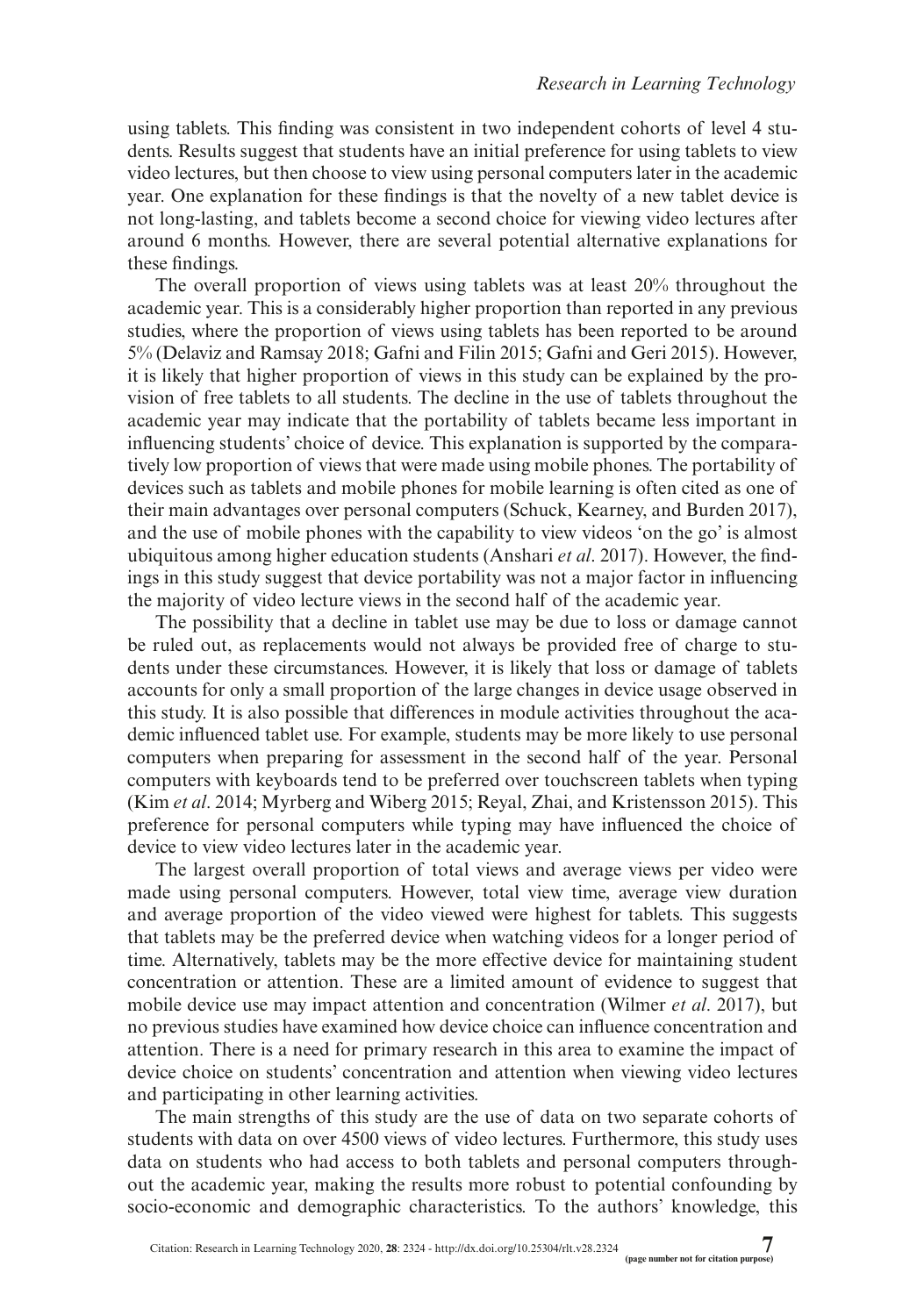#### *J. Namuddu* and *P.N. Watts*

study is unique in that device choice for viewing video lectures could be studied when students had continuous access to both tablets and personal computers.

The study also has some limitations. Data on individual users are not available through YouTube Analytics, so it cannot be determined if some students moved entirely from tablet use to personal computer use (or vice versa). Furthermore, data on unique views were not available through YouTube analytics at the time of this study. It was not possible to collect data beyond level 4 as video lectures were not used in a level 5 module for these cohorts. Further research is needed to examine whether the trend in device use continues into the second and third years of study, or if the preference for tablet use at the beginning of the academic year is repeated at levels 5 and 6.

The fndings of this study may not be generalisable to the whole student population. Demographic data were not collected as part of this study. However, the data on video lecture views come from a cohort of students with higher proportion of mature, female and BAME students when compared with national student demographic profles. Different student populations have different learning needs and preferences (Robinson and Stubberud 2012), and previous research has shown that device preferences for listening to podcasts for learning differ between student groups (Anderson 2011; Robinson and Stubberud 2012). The higher proportion of students aged over 35 years in the two student cohorts may have infuenced results. For example, Prensky (2001) suggest that older learners may tend to be initially enthusiastic to engage with technology which is new to them, such as tablets. However, older learners are also more likely to become frustrated with new technology more quickly and require sustained technical support if the use of new technology is to become embedded. Further research is needed to establish the generalisability of this research to other student populations.

The evidence base on device choice would beneft from future research where data on individual students are available over consecutive years of study, to identify trends throughout the duration of a programme. Further data with greater variation in the subject content of videos (e.g. across different modules or programmes of study) and with greater variation in the length of videos may provide useful information to enable educators to optimise videos for viewing on specifc devices. There is also a need for studies on device preference across a broader range of purposes, including e-books, virtual learning environments, communication and apps to support learning. For example, studies have shown that students tend to prefer hard copies of text books over e-books on tablets or personal computers (Myrberg and Wiberg 2015; Palilonis and Bolchini, 2015; Ross *et al*. 2017). However, as e-books have become more pervasive, little is currently known about device preferences for students using e-books and how device choice may impact on their learning experiences and performance. The objective use of data collected using YouTube Analytics is a strength of this study; however, there may be opportunities in future research to supplement these data with feedback provided by students on factors infuencing their choice of device when they view a video lecture. Finally, qualitative research may help to provide a more in-depth understanding of HEI students' experiences of tablet use throughout the academic year and help to explain mechanisms behind the observed decline in tablet use throughout the academic year.

### **Conclusion**

In this study, the choice of device to view video lectures was monitored objectively in two independent cohorts. The main fnding of this study was that use of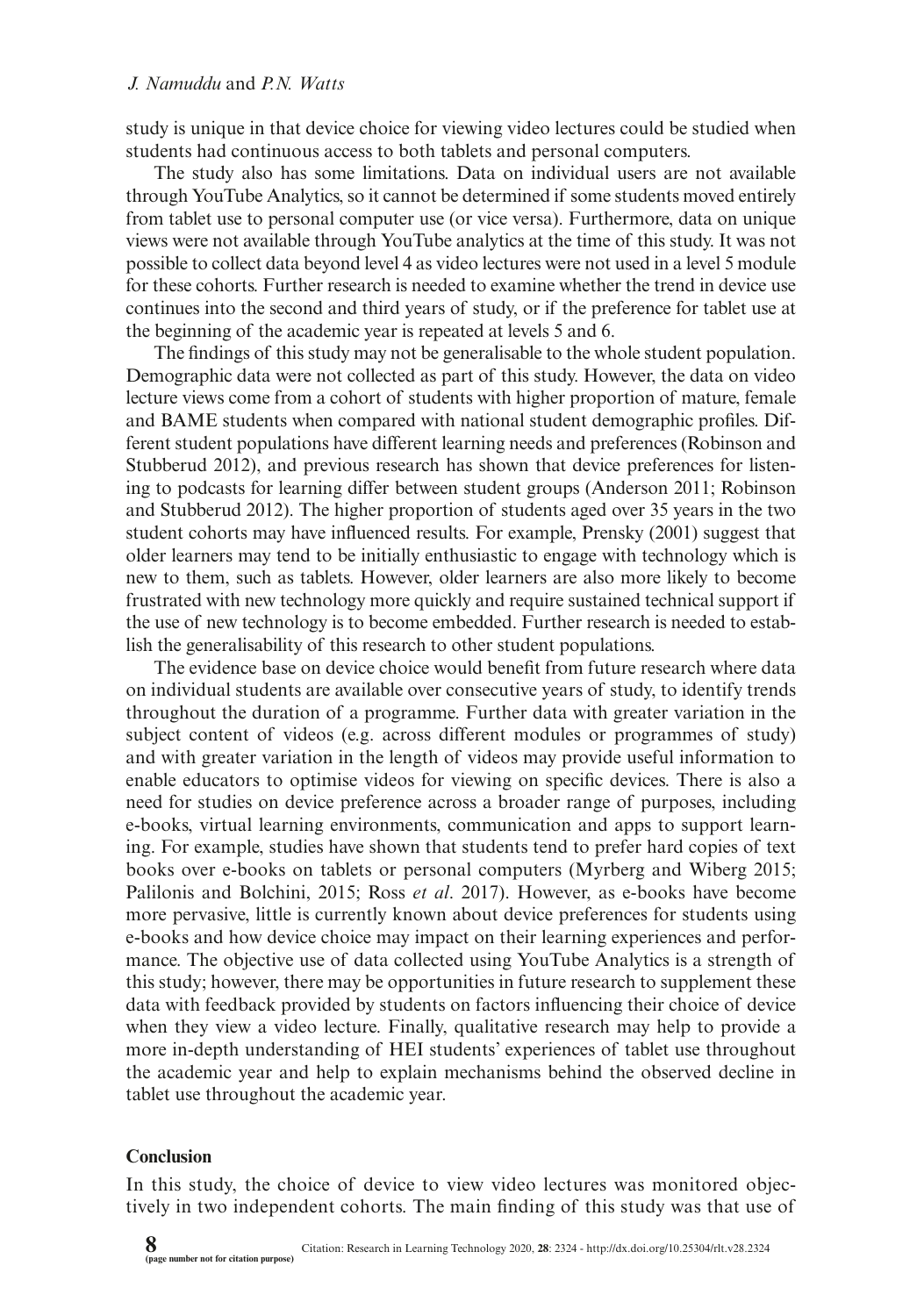tablets declined and use of personal computers increased throughout the academic year for both cohorts. There is evidence in this study to suggest that the initial novelty of tablets to view video lectures appears to last only for a few months, with personal computers being the preferred device to use by the end of the academic year. These fndings may be explained by the limited functionality of tablets for other purposes. This evidence should be taken into account when considering initiatives to provide large numbers of students with new technology such as tablets.

### **Acknowledgements**

The authors would like to thank the students who participated in module activities, including the views of video lectures that made this research possible.

#### **References**

- Anderson, L. (2011) 'Podcasting, cognitive theory, and really simple syndication: what is the potential impact. When used together?', *Journal of Educational Multimedia and Hypermedia*, vol. 20, no. 3, pp. 219–234.
- Anshari, M., *et al.*, (2017) 'Smartphones usage in the classrooms: learning aid or interference?', *Education and Information Technologies*, vol. 22, no. 6, pp. 3063–3079. doi: [10.1007/](http://dx.doi.org/10.1007/s10639-017-9572-7) [s10639-017-9572-7](http://dx.doi.org/10.1007/s10639-017-9572-7)
- Brecht, H. D. & Ogilby, S. M. (2008) 'Enabling a comprehensive teaching strategy: video lectures', *Journal of Information Technology Education*, vol. 7. pp. 71–86. doi: [10.28945/198](http://dx.doi.org/10.28945/198)
- Byrne-Davis, L., *et al.*, (2015) 'Just-in-time research: a call to arms for research into mobile technologies in higher education', *Research in Learning Technology*, vol. 23, p. 25653. doi: [10.3402/rlt.v23.25653](http://dx.doi.org/10.3402/rlt.v23.25653)
- Coughlan, S. (2014, September 25) 'University gives free tablet computer to new students', [online] Available at:<https://www.bbc.co.uk/news/education-29346992>
- Delaviz, Y. & Ramsay, S. D. (2018) 'Student usage of short online single-topic videos in a frst-year engineering chemistry class', *Proceedings of the Canadian Engineering Education Association (CEEA)*, vol. 141, pp. 1–4.
- Fabian, K. & MacLean, D. (2014) 'Keep taking the tablets? Assessing the use of tablet devices in learning and teaching activities in the further education sector', *Research in Learning Technology*, vol. 22, p. 22648. doi: [10.3402/rlt.v22.22648](http://dx.doi.org/10.3402/rlt.v22.22648)
- Gafni, R. & Filin, D. (2015) 'Worldwide video use patterns in e-learning: exploring time, completion rate, and devices', *Online Journal of Applied Knowledge Management*, vol. 3, no. 1, pp. 74–92.
- Gafni, R. & Geri, N. (2015) 'Evolving consumption patterns of various information media via handheld mobile devices', *Issues in Informing Science and Information Technology*, vol. 12, pp. 83–93. doi: [10.28945/2259](http://dx.doi.org/10.28945/2259)
- Giannakos, M. N. (2013) 'Exploring the video–based learning research: a review of the literature', *British Journal of Educational Technology*, vol. 44, no. 6, pp. E191–E195. doi: [10.1111/bjet.12070](http://dx.doi.org/10.1111/bjet.12070)
- Giannakos, M. N., Chorianopoulos, K. & Chrisochoides, N. (2015) 'Making sense of video analytics: lessons learned from clickstream interactions, attitudes, and learning outcome in a video-assisted course', *The International Review of Research in Open and Distributed Learning*, vol. 16, no. 1, pp. 260–283. doi: [10.19173/irrodl.v16i1.1976](http://dx.doi.org/10.19173/irrodl.v16i1.1976)
- Giannakos, M. N., Jaccheri, L. & Krogstie, J. (2016) 'Exploring the relationship between video lecture usage patterns and students' attitudes', *British Journal of Educational Technology*, vol. 47, no. 6, pp. 1259–1275. doi: [10.1111/bjet.12313](http://dx.doi.org/10.1111/bjet.12313)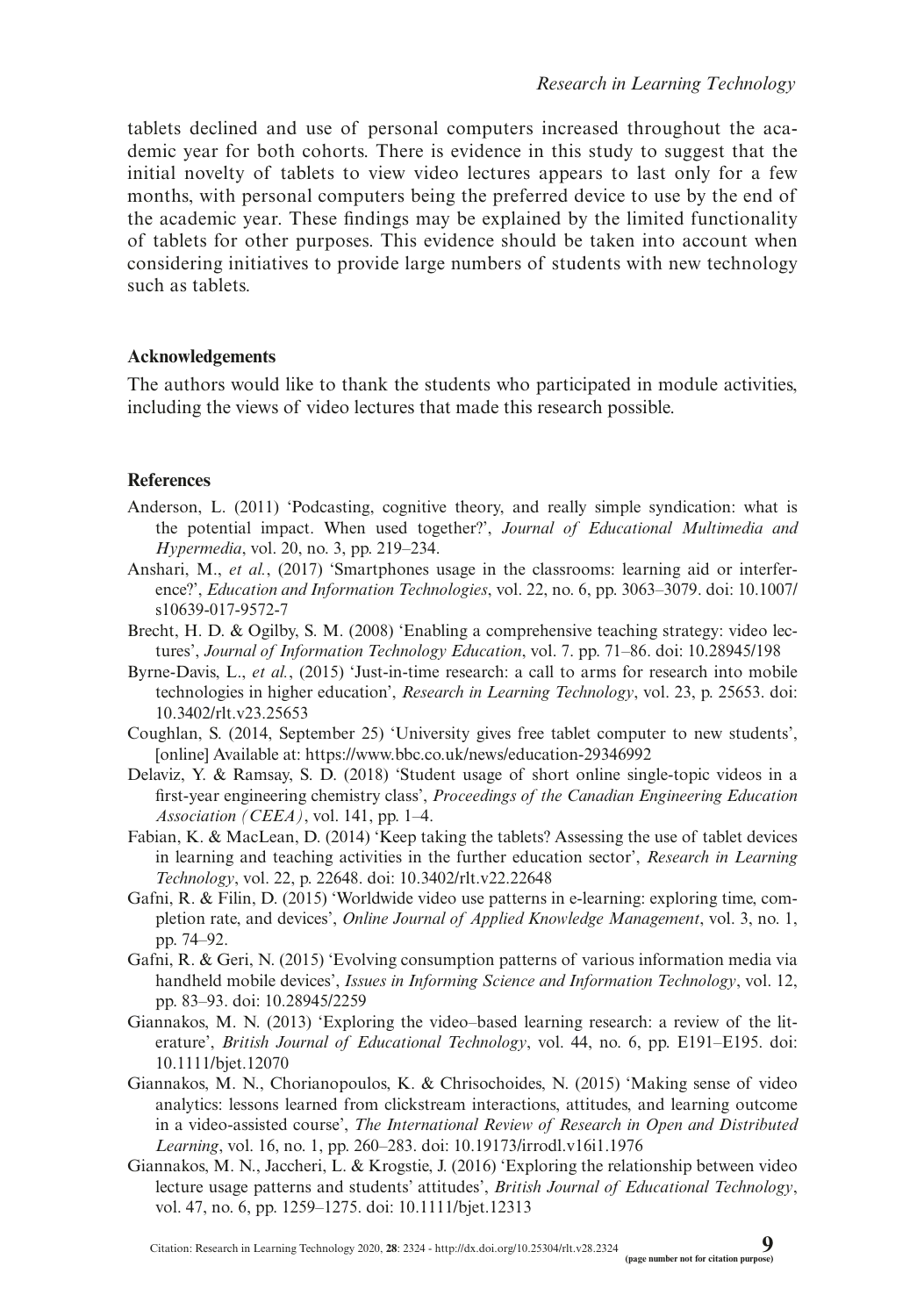- Google. (2014, August 20) 'YouTube analytics and reporting APIs', [online] Available at: <https://developers.google.com/youtube/analytics/>
- Herala, A., *et al.*, (2017) 'Experiences from video lectures in software engineering education', *International Journal of Modern Education and Computer Science*, vol. 9, no. 5, p. 17. doi: [10.5815/ijmecs.2017.05.03](http://dx.doi.org/10.5815/ijmecs.2017.05.03)
- Henderson, M., Selwyn, N. & Aston, R. (2017) 'What works and why? Student perceptions of "useful" digital technology in university teaching and learning', *Studies in Higher Education*, vol. 42, no. 8, pp. 1567–1579. doi: [10.1080/03075079.2015.1007946](http://dx.doi.org/10.1080/03075079.2015.1007946)
- Kennedy, G. E., *et al.*, (2008) 'First year students' experiences with technology: are they really digital natives?', *Australasian Journal of Educational Technology*, vol. 24, no. 1, pp. 108–122. doi: [10.14742/ajet.1233](http://dx.doi.org/10.14742/ajet.1233)
- Kinash, S., Brand, J. & Mathew, T. (2012) 'Challenging mobile learning discourse through research: student perceptions of blackboard mobile learn and iPads', *Australasian Journal of Educational Technology*, vol. 28, no. 4, pp. 639–655. doi: [10.14742/ajet.832](http://dx.doi.org/10.14742/ajet.832)
- Kim, J. H., *et al.*, (2014) 'Differences in typing forces, muscle activity, comfort, and typing performance among virtual, notebook, and desktop keyboards', *Applied Ergonomics*, vol. 45, no. 6, pp. 1406–1413. doi: [10.1016/j.apergo.2014.04.001](http://dx.doi.org/10.1016/j.apergo.2014.04.001)
- Miner, S. & Stefaniak, J. E. (2018) 'Learning via video in higher education: an exploration of instructor and student perceptions', *Journal of University Teaching and Learning Practice*, vol. 15, no. 2, p. 2. doi: [10.28945/4111](http://dx.doi.org/10.28945/4111)
- Myrberg, C. & Wiberg, N. (2015) 'Screen vs. paper: what is the difference for reading and learning?', *Insights*, vol. 28, no. 2, pp. 49–54. doi: [10.1629/uksg.236](http://dx.doi.org/10.1629/uksg.236)
- O'Bannon, B. W., *et al.*, (2011) 'Using podcasts to replace lecture: effects on student achievement', *Computers & Education*, vol. 57, no. 3, pp. 1885–1892. doi: [10.1016/j.](http://dx.doi.org/10.1016/j.compedu.2011.04.001) [compedu.2011.04.001](http://dx.doi.org/10.1016/j.compedu.2011.04.001)
- O'Flaherty, J. & Phillips, C. (2015) 'The use of fipped classrooms in higher education: a scoping review', *The internet and Higher Education*, vol. 25, pp. 85–95. doi: [10.1016/j.](http://dx.doi.org/10.1016/j.iheduc.2015.02.002) [iheduc.2015.02.002](http://dx.doi.org/10.1016/j.iheduc.2015.02.002)
- Palilonis, J. & Bolchini, D. (2015) 'Active reading behaviors in tablet-based learning', *Journal of Educational Multimedia and Hypermedia*, vol. 24, no. 3, pp. 235–261. doi: [10.1108/10748120110424816](http://dx.doi.org/10.1108/10748120110424816)
- Prensky, M. (2001) 'Digital natives, digital immigrants part 1', *On the Horizon*, vol. 9, no. 5, pp. 1–6. doi: [10.1108/10748120110424816](http://dx.doi.org/10.1108/10748120110424816)
- Reyal, S., Zhai, S. & Kristensson, P. O. (2015, April) 'Performance and user experience of touchscreen and gesture keyboards in a lab setting and in the wild', *Proceedings of the 33rd Annual ACM Conference on Human Factors in Computing Systems,* ACM, New York, pp. 679–688. doi: [10.1145/2702123.2702597](http://dx.doi.org/10.1145/2702123.2702597)
- Robinson, S. & Stubberud, H. A. (2011) 'Student communication preferences for work/school and social purposes', *Academy of Educational Leadership*, Columbus, OH, p. 55.
- Robinson, S. & Stubberud, H. A. (2012) 'Student choice of course materials', *Allied Academies International Conference. Academy of Educational Leadership*, Columbus, OH, p. 41.
- Ross, B., *et al.*, (2017) 'Print versus digital texts: understanding the experimental research and challenging the dichotomies', *Research in Learning Technology*, vol. 25. doi: [10.25304/rlt.](http://dx.doi.org/10.25304/rlt.v25.1976) [v25.1976](http://dx.doi.org/10.25304/rlt.v25.1976)
- Scagnoli, N. I., Choo, J. & Tian, J. (2017) 'Students' insights on the use of video lectures in online classes', *British Journal of Educational Technology*, pp. 339–414. doi: [10.1111/bjet.12572](http://dx.doi.org/10.1111/bjet.12572)
- Schuck, S., Kearney, M. & Burden, K. (2017) 'Exploring mobile learning in the third space', *Technology, Pedagogy and Education*, vol. 26, no. 2, pp. 121–137. doi: [10.1080/](http://dx.doi.org/10.1080/1475939X.2016.1230555) [1475939X.2016.1230555](http://dx.doi.org/10.1080/1475939X.2016.1230555)
- Vogt, M., *et al.*, (2010) 'The impact of podcasting on the learning and satisfaction of undergraduate nursing students', *Nurse Education in Practice*, vol. 10, no. 1, pp. 38–42. doi: [10.1016/j.nepr.2009.03.006](http://dx.doi.org/10.1016/j.nepr.2009.03.006)